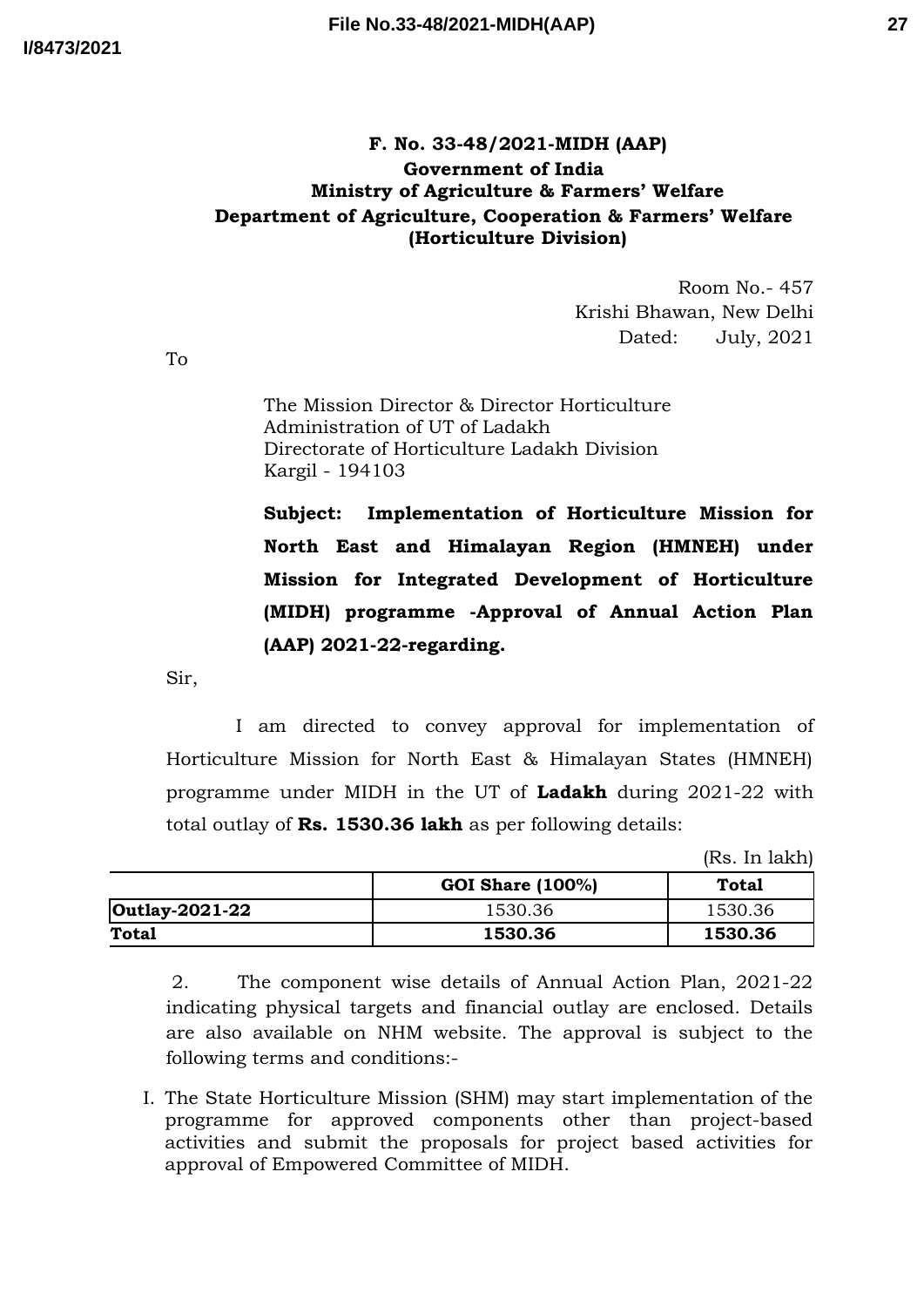- II. For the project based activities, for which powers have been delegated to State Level Executive Committee (SLEC), the minutes of SLEC meeting wherein projects are approved may be furnished to this Department along with details of beneficiaries, location, bank loan, etc. to facilitate release of funds.
- III.Expenditure on approved activities must be in conformity with the cost norms laid down in the operational guidelines of the scheme.
- IV.SHM should make advance arrangements for availability of planting material for the ensuing season from the nurseries accredited/certified by NHB and/or licensed by respective State Government and departmental nurseries. SHM should also ensure that seeds are procured from Central/State seed organisations/PSUs including NAFED as far as possible.
- V. SHM should have a mechanism in place for the proper verification and distribution of planting material/seeds. Sourcing of planting material/seeds from NHB accredited/certified nurseries, nurseries licensed by State Governments, departmental nurseries, ICAR Institutes, SAUs, KVKs and Central/State government agencies should be given priority. Area Expansion shall be restricted to availability of planting material from accredited/licensed nurseries and certified seed and planting material**.**
- VI.Selection of Agencies/Service providers for implementation of different components and activities of the approved AAP should be done at the SHM level through competitive bidding in an open and transparent manner.
- VII.The creation of water harvesting structure should be implemented in conjunction with Mahatma Gandhi National Rural Employment Guarantee Scheme (MNREGA) wherever feasible and should be compulsorily linked with the new area expansion and micro-irrigation programmes.
- VIII.The programme for protected cultivation and lining of community tanks/ponds should be taken up in close coordination with the Precision Farming Development Centre (PFDC) in the State.
- IX.Organic farming should be linked to certification by designated agencies. No separate funds will be provided for adoption of organic farming alone. Arrangements should also be made by the SHM or concerned agency for marketing of organic produce.
- X.IPM measures should be need based and are to be taken after clearly identifying the problem of pests/disease in the clusters. INM measures are to be adopted in the clusters to correct soil deficiency and reduce excessive dependence on chemical fertilizers.
- XI.Protected Cultivation of vegetables should be promoted under NHM in clusters around major cities/metros. These clusters may be provided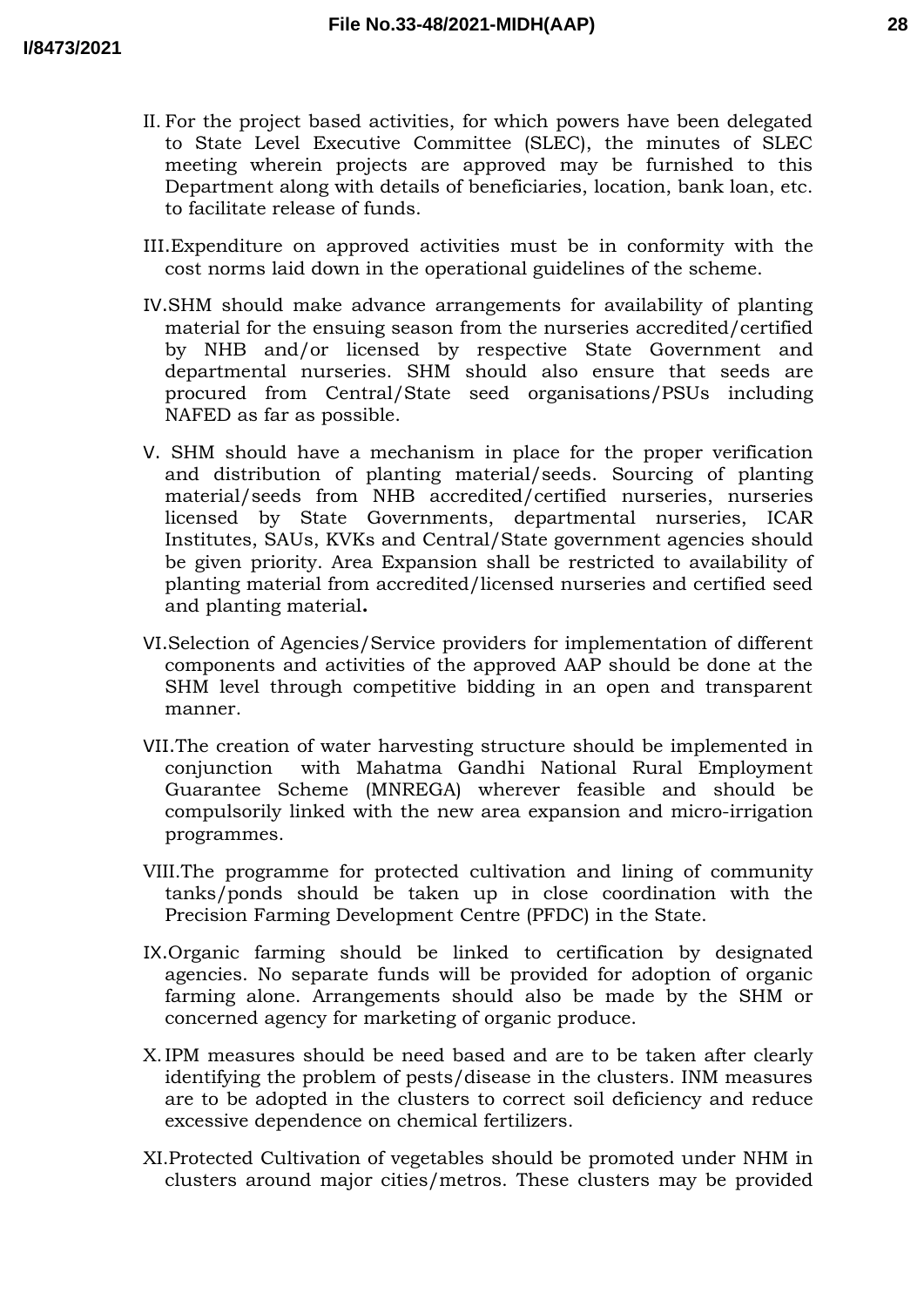with other infrastructural facilities like pre-cooling units, cold storages, reefer vans, vending carts etc. and marketing arrangements may be tied up by linking with cooperatives/private retail chains like SAFAL, farmer markets.

- XII.More focus is to be given on enhancing productivity of horticulture crops for the holistic development supported with infrastructure for Pre- and Post- Harvest Management and Marketing.
- XIII.To improve the productivity of existing old and senile orchards, there is need to identify gaps and revise the existing strategy for achieving the desired results. A proper mechanism needs to be devised to disseminate technology and train farmers on rejuvenation technology. Exposure visit of farmers should be organized to those institutes/places where rejuvenation technology has been developed and also adopted by the farmers. Chief Consultants under NHM will visit the State and discuss this matter with the SHM.
- XIV.For implementation of horticulture mechanization, PHM, marketing and mobile/primary processing activities, SHM should make efforts to organize self-help groups, farmers' interest groups, growers association etc. at local level and also involve Panchayats, Cooperatives, Producers Company etc. Efforts should also be made for buy back arrangements of the horticulture produce. In this regard, SHM is to play pro-active role and should appoint one senior level officer as nodal officer and make him responsible for these components.
- XV.**SHM should separately submit the details of district wise area covered under Exotic and Niche fruit crops.**
- XVI.**Efforts should be made for setting up of crop specific FPOs for exotic and niche crops.**
- XVII.**Supply chain projects should be submitted at the earliest to this Department along with recommendations of SLEC. Other such pending proposals of previous year, if any, should also be sent within 30 days with necessary compliance.**
- XVIII.While implementing the NHM programme, convergence and synergy should be ensured with the other schemes like Micro Irrigation, RKVY, PKVY, MNREGS, National Mission on Medicinal Plants, AEZs of APEDA, Tribal Sub Plan, Mega Food Parks of Ministry of Food Processing Industries, Watershed Development Programmes, BRGF and Schemes of the State Government.
- XIX.SHM should involve State Agricultural University and ICAR Institutes in the State for the extension activities under NHM.
- XX.SHM shall document the Annual Report and Success Stories and furnish them to DAC&FW.
- XXI.The SHM should also conduct Impact Evaluation Study through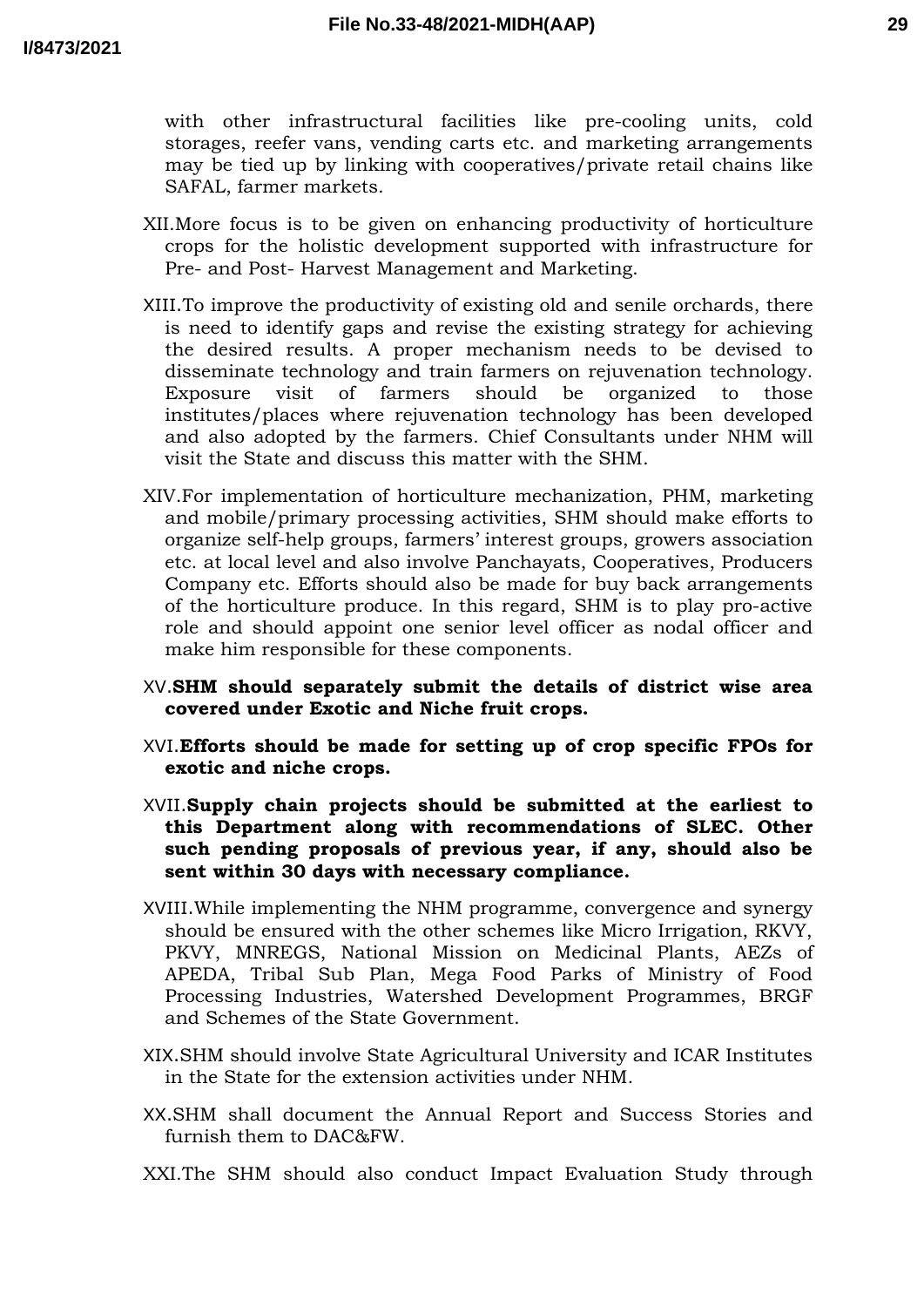**30**

independent organization of repute in the State.

- XXII.The Audited Statement of Accounts (ASA) for 2019-20 and Utilization Certificate for 2020-21, if not submitted so far, should be furnished to facilitate release of funds during 2021-22.
- XXIII.According to the provisions of the Fiscal Responsibilities and Budget Management (FRBM) Act, 2003 and Rules thereof, regular feedback from the implementing agencies on the physical and financial progress of the activities is necessary for periodical review.
- XXIV.State should comply the new guidelines for monitoring and utilization of released funds issued by Department of Expenditure, Ministry of Finance, Government of India communicated vide this Department letter no 18-3/2020-MIDH dated 27.4.2021.
- XXV.The monthly physical and financial progress may be posted on the website www.midh.gov.in by the  $5<sup>th</sup>$  of every month and certified hard copy be furnished to this Department by the  $10<sup>th</sup>$  of every month following the month under report. Status of project based proposals need also to be uploaded on NHM website.
- XXVI.Expenditure reported in the Utilization Certificate should match with the progress reported in HORTNET/DBT portal and will be used to consider the request from State for release of funds.
- XXVII.SHM should ensure that all capacity building programs should be as per Qualification Pack (QP) of ASCI and only needs to be run in ASCI accredited training Institutes. Required entry of achievement needs to be done on Skill India portal.
- XXVIII.It may be noted that the release of funds would be subject to the furnishing of requisite information as mentioned above. In addition to that, a mid-term review would be undertaken at appropriate time.

3. In view of the directions of Department of Expenditure, Government of India, SHM is requested to restrict the expenditure under Mission Management activities to bare minimum and need based only.

4. No purchase of vehicles and construction of buildings (except those approved under project based activities) are permitted from the funds of MIDH.

5. Continuation of MIDH scheme beyond **31.7.2021** is under consideration and the revised cost norms would be shared after approval. Subsequently, SHM may consider to revise their AAP in line with the revised cost norms and components approved for the scheme.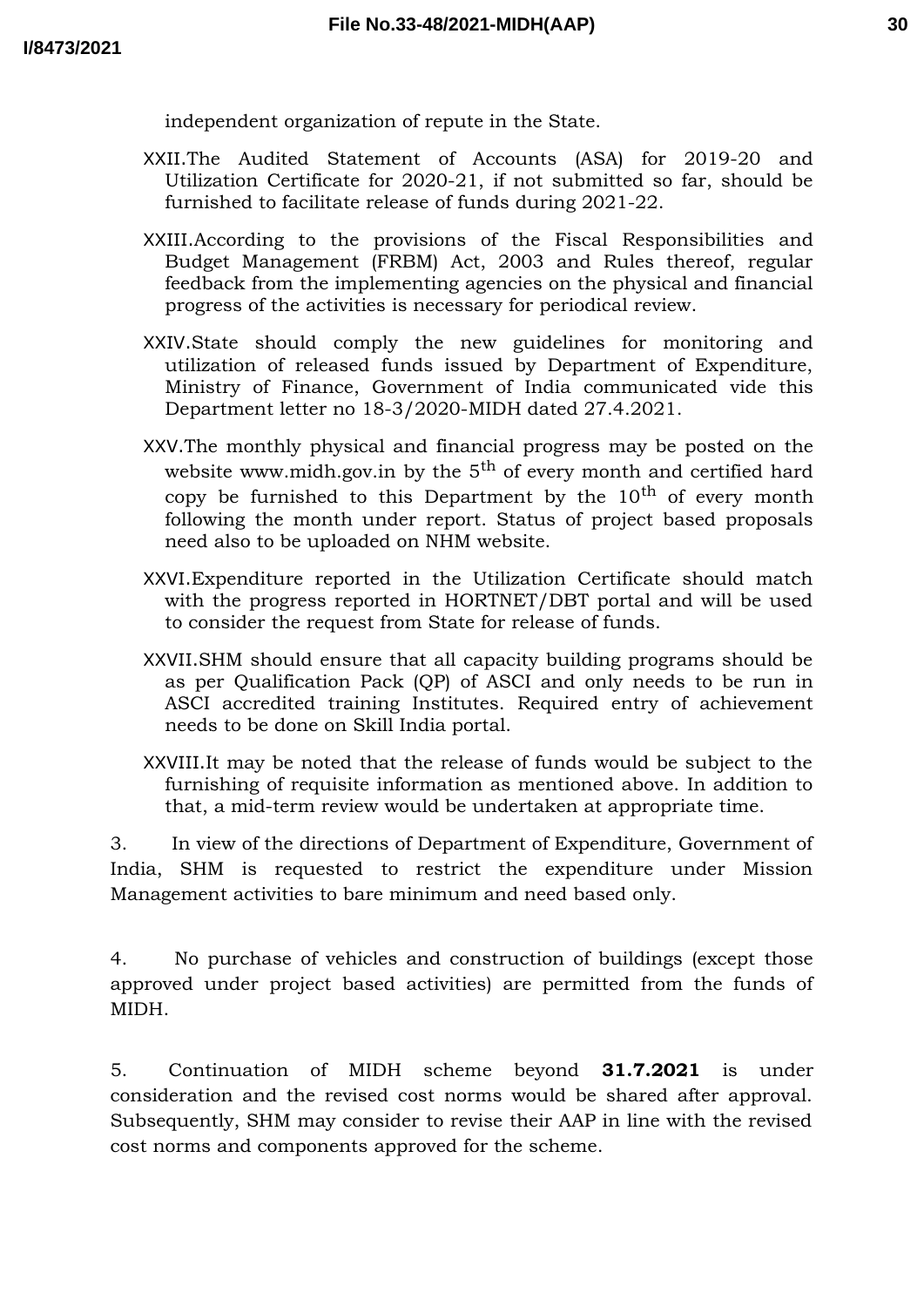6. Approval of AAP may be reviewed /revised at any point of time depending upon availability of budgetary resources in view of prevailing situation due to COVID 19.

Yours faithfully,

Encl: as above

(Harit Kumar Shakya) Under Secretary to Government of India Tel: 011-23388795 haritk.shakya@nic.in

Copy to:

1 Tech. Dir.(NIC) for uploading

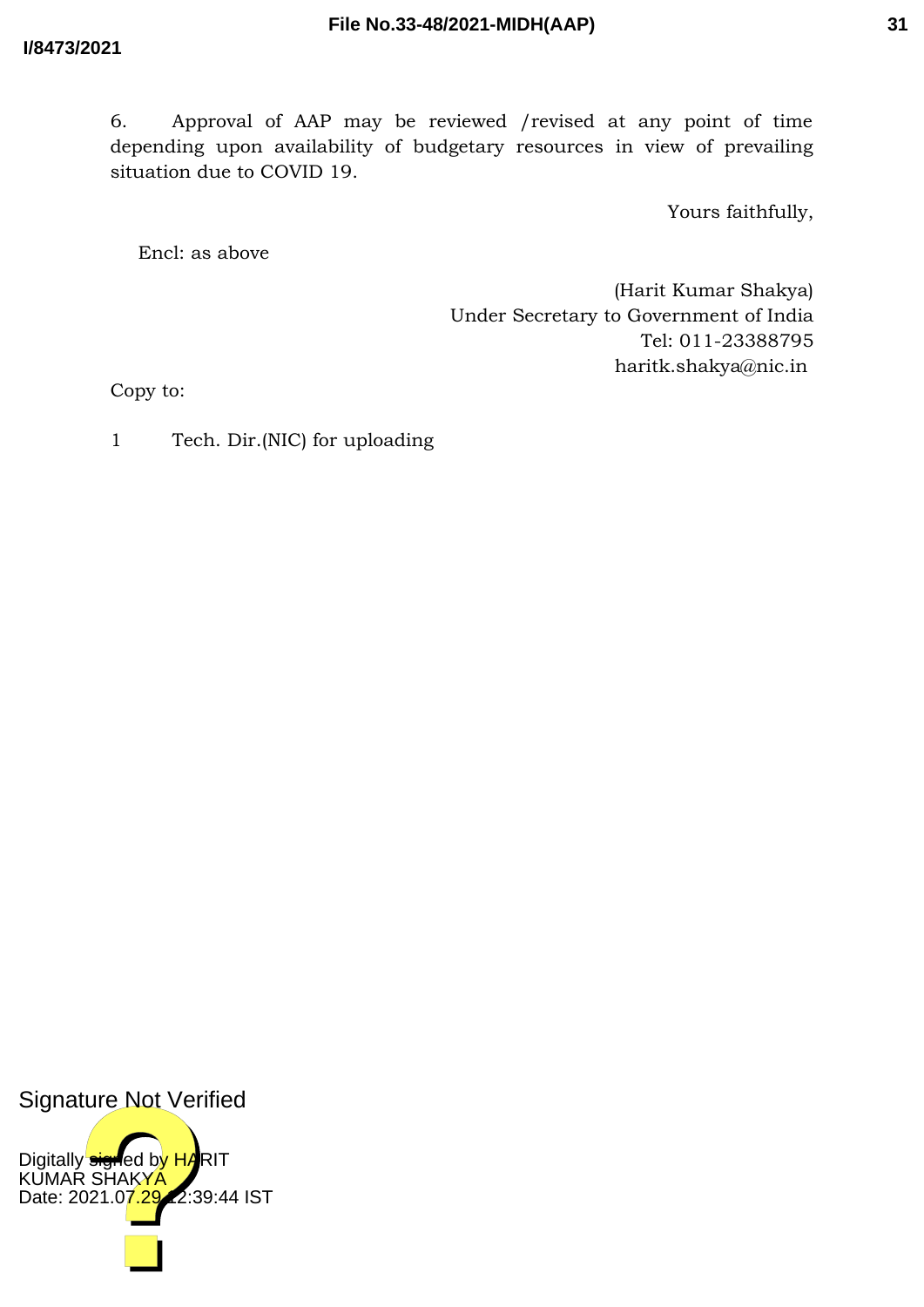1530.36

## Annual Action Plan of UT of Ladakh, 2021-22

|              | Action Plan 2021-22<br>(Rs. in Lakhs)                                             |                                       |                                                                                                                                                                                                                                                                                                                                                                                                                                                   |                |                                       |                |
|--------------|-----------------------------------------------------------------------------------|---------------------------------------|---------------------------------------------------------------------------------------------------------------------------------------------------------------------------------------------------------------------------------------------------------------------------------------------------------------------------------------------------------------------------------------------------------------------------------------------------|----------------|---------------------------------------|----------------|
|              |                                                                                   |                                       |                                                                                                                                                                                                                                                                                                                                                                                                                                                   |                | AAP 2021-22                           |                |
| S. No        | <b>Activity</b>                                                                   | <b>Maximum</b><br>permissible<br>cost | <b>Pattern of Assistance</b>                                                                                                                                                                                                                                                                                                                                                                                                                      | Phy Target     | Fin.<br>Outlay<br>(100% GOI<br>Share) | <b>Remarks</b> |
| $\mathbf 1$  | $\mathbf{2}$                                                                      | 3                                     |                                                                                                                                                                                                                                                                                                                                                                                                                                                   |                | 6                                     |                |
| 1            | Research                                                                          | Rs. 100.00 Lakh/Project               | Central Government Institutes under ICAR, CSIR, SAUs, National<br>level Govt. agencies and others location specific Institutes will<br>take up need based applied research & development works in the<br>areas of<br>$(i)$ Seed & Planting material including import of planting material<br>(ii) Technology standardization and<br>(iii)Technology acquisition and<br>(iv) imparting training and FLD, on project mode, with 100%<br>assistance. | $\mathbf 1$    | 6.38                                  |                |
|              | <b>Sub-Total</b>                                                                  |                                       |                                                                                                                                                                                                                                                                                                                                                                                                                                                   | $\mathbf{1}$   | 6.38                                  |                |
|              | <b>Plantation Infrastructure and Development</b>                                  |                                       |                                                                                                                                                                                                                                                                                                                                                                                                                                                   |                |                                       |                |
| $\mathbf{2}$ | <b>Production of planting material Public Sector</b>                              |                                       |                                                                                                                                                                                                                                                                                                                                                                                                                                                   |                |                                       |                |
|              | <b>Small Nursery (1 ha)</b>                                                       |                                       |                                                                                                                                                                                                                                                                                                                                                                                                                                                   |                |                                       |                |
|              | b) Private Sector                                                                 | Rs. 15 lakh/one ha unit               | 100% to public sector and in case of private sector, credit linked<br>back-ended subsidy of cost, subject to a maximum of Rs. 7.50<br>lakh/unit, as project based activity. Each nursery will produce a<br>minimum of 25,000 numbers of mandated perennial vegetatively<br>propagated fruit plants/tree spices/plantation crops per year,<br>aromatic plants, duly certified for its quality.                                                     | $\overline{2}$ | 11.25                                 | do             |
|              | Sub-total Planting material                                                       |                                       |                                                                                                                                                                                                                                                                                                                                                                                                                                                   | 1.50           | 11.25                                 |                |
| 3            | <b>Establishment of new gardens / Area Expansion</b>                              |                                       |                                                                                                                                                                                                                                                                                                                                                                                                                                                   |                |                                       |                |
|              | ix) High density planting (mango, guava, litchi, pomegranate, apple, citrus etc). |                                       |                                                                                                                                                                                                                                                                                                                                                                                                                                                   |                |                                       |                |
|              | a) Integrated package with drip<br>irrigation                                     | Rs. 1.50 lakh /ha                     | Maximum of Rs. 0.60 lakh per ha. (40% of cost) for meeting the<br>expenditure on planting material, cost of drip system, INM/IPM,<br>canopy management etc., in 3 installments of 60:20:20 subject to<br>survival rate of 75% in 2nd year and 90% in 3rd year).                                                                                                                                                                                   |                | 0.00                                  |                |
|              | b) Without Integration.                                                           | Rs. 1.00 lakh/ha.                     | Maximum of Rs. 0.40 lakh/ha (40% of the cost) for meeting the<br>expenditure on planting material and cost of INM/IPM in 3<br>installments (60:20:20).<br>For (a) and (b) above, in the case of TSP areas, Andaman &<br>Nicobar and Lakshadweep Islands, assistance will be @ 50% of<br>cost in 3 installments of 60:20:20 subject to survival rate of 75%<br>in 2nd year and 90% in 3rd year)                                                    | 33             | 9.75                                  |                |
|              | Sub total                                                                         |                                       |                                                                                                                                                                                                                                                                                                                                                                                                                                                   | 33             | 9.75                                  |                |
|              | $ $ (b) Fruit crops other than cost intensive crops using normal spacing          |                                       |                                                                                                                                                                                                                                                                                                                                                                                                                                                   |                |                                       |                |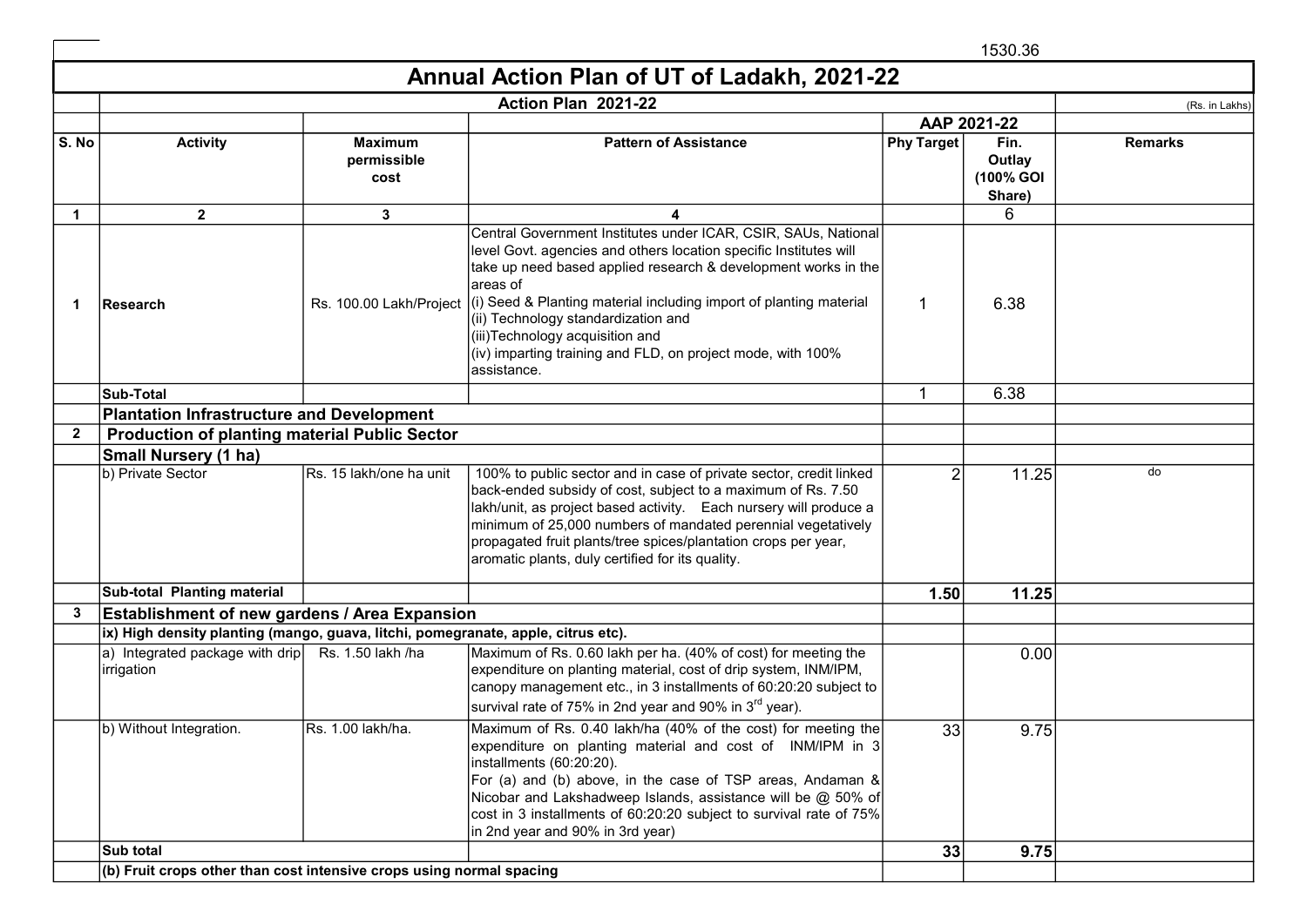| S. No          | <b>Activity</b>                                                                        | <b>Maximum</b>       | <b>Pattern of Assistance</b>                                                                                           | Phy Target | Fin.      | <b>Remarks</b>                                          |
|----------------|----------------------------------------------------------------------------------------|----------------------|------------------------------------------------------------------------------------------------------------------------|------------|-----------|---------------------------------------------------------|
|                |                                                                                        | permissible          |                                                                                                                        |            | Outlay    |                                                         |
|                |                                                                                        | cost                 |                                                                                                                        |            | (100% GOI |                                                         |
|                |                                                                                        |                      |                                                                                                                        |            | Share)    |                                                         |
| $\mathbf 1$    | $\mathbf{2}$                                                                           | 3                    | 4                                                                                                                      |            | 6         |                                                         |
|                | b) Without Integration                                                                 | Rs. 60,000/ha        | Maximum of Rs. 0.30 lakh/ha (50 % of cost) for meeting the                                                             | 35         | 6.30      |                                                         |
|                |                                                                                        |                      | expenditure on planting material and cost of INM/IPM in 3                                                              |            |           |                                                         |
|                |                                                                                        |                      | installments of 60:20:20.                                                                                              |            |           |                                                         |
|                | Niche fruit crops                                                                      |                      |                                                                                                                        | 17         | 3.06      |                                                         |
|                | Sub total                                                                              |                      |                                                                                                                        | 52         | 9.36      |                                                         |
|                | Vegetable (For maximum area of 2 ha per beneficiary)                                   |                      |                                                                                                                        |            |           |                                                         |
|                | <b>Hybrid</b>                                                                          | Rs.50,000/ha         | 40% of cost in general areas                                                                                           | 15         | 3.75      |                                                         |
|                | Sub-total                                                                              |                      |                                                                                                                        | 15.00      | 3.75      |                                                         |
|                | Flowers (For a maximum of 2 ha per beneficiary)                                        |                      |                                                                                                                        |            |           |                                                         |
|                | <b>Cut flowers</b>                                                                     |                      |                                                                                                                        |            |           |                                                         |
|                | Small & Marginal Farmers                                                               | Rs. 1.00 lakh/ha     | 40% of cost                                                                                                            |            | 0.00      |                                                         |
|                | Other farmers                                                                          | do                   | 25% of the cost                                                                                                        |            | 0.00      |                                                         |
|                | <b>Bulbulous flowers</b>                                                               |                      |                                                                                                                        |            |           |                                                         |
|                | <b>Small &amp; Marginal Farmers</b>                                                    | Rs. 1.50 lakh/ha     |                                                                                                                        | 2.0        | 1.50      |                                                         |
|                | Other farmers                                                                          | do                   | 40 % of the cost<br>25% of cost                                                                                        |            | 0.00      |                                                         |
|                | <b>Loose Flowers</b>                                                                   |                      |                                                                                                                        |            |           |                                                         |
|                | Small & Marginal Farmers                                                               | Rs. 40,000/ha        | 40% of cost                                                                                                            | 8.0        | 1.60      |                                                         |
|                | Other farmers                                                                          | do                   |                                                                                                                        |            | 0.00      |                                                         |
|                | <b>Sub-total flowers</b>                                                               |                      | 25% of cost                                                                                                            |            | 3.10      |                                                         |
|                |                                                                                        |                      |                                                                                                                        | 10.0       |           |                                                         |
|                | <b>Grand Total Area Expansion</b>                                                      |                      |                                                                                                                        | 109.50     | 25.96     |                                                         |
| 5              | <b>Grand Total Area Expansion maintenance</b>                                          |                      |                                                                                                                        | 0.00       | 0.00      |                                                         |
| 6              | Mushrooms                                                                              |                      |                                                                                                                        |            |           |                                                         |
|                | <b>Production unit</b>                                                                 |                      |                                                                                                                        |            |           |                                                         |
|                | Public Sector                                                                          | Rs. 20.00 lakh/ unit | 100% of the cost.                                                                                                      |            | 0.00      |                                                         |
|                | Private Sector                                                                         | Rs. 20.00 lakh/ unit | 40% of cost for private sector, for meeting the expenditure on<br>infrastructure, as credit linked back ended subsidy. |            | 0.00      |                                                         |
|                |                                                                                        |                      |                                                                                                                        |            |           |                                                         |
|                | <b>Sub-total mushrooms</b>                                                             |                      |                                                                                                                        | 0.00       | 0.00      |                                                         |
| $\overline{7}$ | Rejuvenation/replacement of<br>senile plantation including<br>Canopy management. Mango | Rs. 40,000/ha        | 50% of the total cost subject to a maximum of Rs. 20,000/ha<br>limited to two ha per beneficiary.                      | 120.00     |           | 24.00 To be implemented as per guidelines<br>circulated |
|                | Sub-total                                                                              |                      |                                                                                                                        | 120        | 24.00     |                                                         |
| 8              | <b>Creation of Water resources</b>                                                     |                      |                                                                                                                        |            |           |                                                         |
|                |                                                                                        |                      | ii) Water harvesting system for individuals- for storage of water in 20mx20mx3m                                        |            |           |                                                         |
|                | Plain areas                                                                            | areas and            | Rs. 1.50 lakh/unit in plain 50% of cost. Maintenance to be ensured by the beneficiary.                                 |            | 0.0       |                                                         |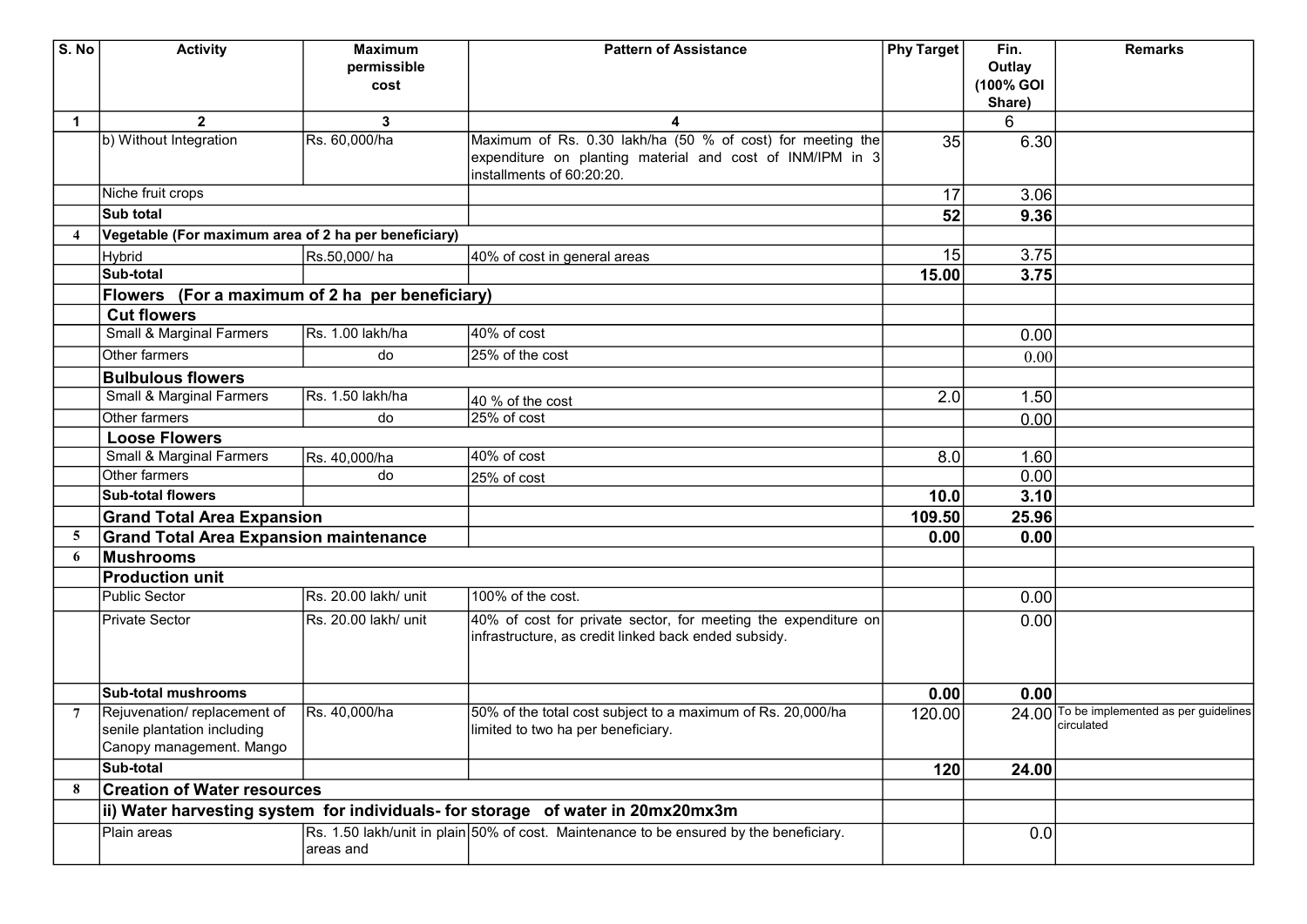| S. No       | <b>Activity</b>                                                                   | <b>Maximum</b>          | <b>Pattern of Assistance</b>                                                                  | Phy Target | Fin.      | <b>Remarks</b>                           |
|-------------|-----------------------------------------------------------------------------------|-------------------------|-----------------------------------------------------------------------------------------------|------------|-----------|------------------------------------------|
|             |                                                                                   | permissible             |                                                                                               |            | Outlay    |                                          |
|             |                                                                                   | cost                    |                                                                                               |            | (100% GOI |                                          |
|             |                                                                                   |                         |                                                                                               |            | Share)    |                                          |
| $\mathbf 1$ | $\overline{2}$                                                                    | $\mathbf{3}$            | 4                                                                                             |            | 6         |                                          |
|             | Hilly areas.                                                                      |                         | Rs. 1.80 lakh/unit in hilly 50% of cost. Maintenance to be ensured by the beneficiary.        | 25         | 22.50     |                                          |
|             |                                                                                   | areas                   |                                                                                               |            |           |                                          |
|             | Sub-total                                                                         |                         |                                                                                               | 25         | 22.50     |                                          |
| 9           |                                                                                   |                         | <b>Protected cultivation</b>                                                                  |            |           |                                          |
|             | (b) Naturally ventilated system                                                   |                         |                                                                                               |            |           |                                          |
|             | (i) Tubular structur                                                              | Rs.1060/Sq.m            | 50% of the cost limited to 4000 Sq.m per beneficiary.                                         |            | 0.00      |                                          |
|             | Hilly areas.                                                                      | Rs.1290/Sq.m            | do                                                                                            | 2.21       | 134.70    |                                          |
|             | ii) Wooden structure                                                              | Rs. 621/Sq. m for hilly | 50% of the cost limited to 20 units (each unit not to exceed 200                              | 4.77       | 148.11    |                                          |
|             |                                                                                   | areas                   | Sq.m per beneficiary).                                                                        |            |           |                                          |
|             | c) Plastic Mulching                                                               |                         |                                                                                               |            |           |                                          |
|             | <b>Plastic Mulching</b>                                                           | Rs. 32,000/ha           | 50% of the total cost limited to 2 ha per beneficiary.                                        |            | 0.00      |                                          |
|             | Plastic Mulching                                                                  | Rs. 36,800/ha for hilly | 50% of the total cost limited to 2 ha per beneficiary.                                        | 10.0       | 1.84      |                                          |
|             |                                                                                   | areas                   |                                                                                               |            |           |                                          |
|             | <b>Plastic Tunnels</b>                                                            | Rs. 60/Sq.m             | 50% of cost limited 1000 sq. m per beneficiary.                                               |            | 0.00      |                                          |
|             | <b>Plastic Tunnels</b>                                                            | Rs.75/Sq.m for hilly    | 50% of cost limited 1000 sq. m per beneficiary.                                               |            | 0.00      |                                          |
|             | Walk in tunnels                                                                   | areas.<br>Rs. 600/ Sq.m | 50% of the cost limited to 4000 sq.m. (each unit not to exceed                                |            |           |                                          |
|             |                                                                                   |                         | 800 Sq. m per beneficiary).                                                                   |            | 0.00      |                                          |
|             | Sub-total protected cultivation                                                   |                         |                                                                                               | 16.98      | 284.65    |                                          |
| 10          |                                                                                   |                         | Promotion of Integrated Nutrient Management(INM)/ Integrated Pest Management (IPM)            |            |           |                                          |
|             | Promotion of IPM                                                                  | Rs. 4000/ha             |                                                                                               |            |           | 0.00 To be need based and taken up after |
|             |                                                                                   |                         | 30% of cost subject to a maximum of Rs 1200/ha limited to 4.00                                |            |           | identifying problem of pest / disease    |
|             |                                                                                   |                         | ha/ beneficiary.                                                                              |            |           | and nutrient deficiency.                 |
|             | Promotion of INM                                                                  | Rs. 4000/ha             | 30% of cost subject to a maximum of Rs 1200/ha limited to 4.00                                | 75         | $0.90$ do |                                          |
|             |                                                                                   |                         | ha/ beneficiary.                                                                              |            |           |                                          |
|             | Disease forecasting unit<br>(PSUs)                                                | Rs. 6.00 lakh/unit      | 100 % of costs.                                                                               |            | 0.00      |                                          |
|             | Sub-total INM / IPM                                                               |                         |                                                                                               | 75         | 0.90      |                                          |
| 11          | <b>Adoption Organic Farming</b>                                                   |                         |                                                                                               |            |           |                                          |
|             |                                                                                   |                         |                                                                                               |            |           |                                          |
|             | iii) Vermi compost Units /organic input production unit<br>i) Vermi compost Units | Rs.1,00,000/ unit for   | 50% of cost conforming to the size of the unit of 30'x8'x2.5'                                 |            |           | 140.00 Designs para meter of HDPE beds   |
|             |                                                                                   | permanent structure and | dimension of permanent structure to be administered on pro-rata                               | 2070       |           | will conformer to BIS standards (IS      |
|             |                                                                                   |                         | Rs. 16,000/unit for HDPE  basis. 50% of cost conforming to the size of 96 cft (12'x4'x2') and |            |           | 15907:2010)                              |
|             |                                                                                   | Vermibed.               | IS 15907:2010 to be administered on pro-rata basis.                                           |            |           |                                          |
|             |                                                                                   |                         |                                                                                               |            |           |                                          |
|             | ii) Vermibeds                                                                     | do                      | do                                                                                            |            | 0.00      |                                          |
|             | Sub-total                                                                         |                         |                                                                                               | 2070.00    | 140.00    |                                          |
| 12          | Pollination support through beekeeping                                            |                         |                                                                                               |            |           |                                          |
|             | Sub-total                                                                         |                         |                                                                                               | 0          | 0.00      |                                          |
| 13          | Horticulture Mechanization                                                        |                         |                                                                                               |            |           |                                          |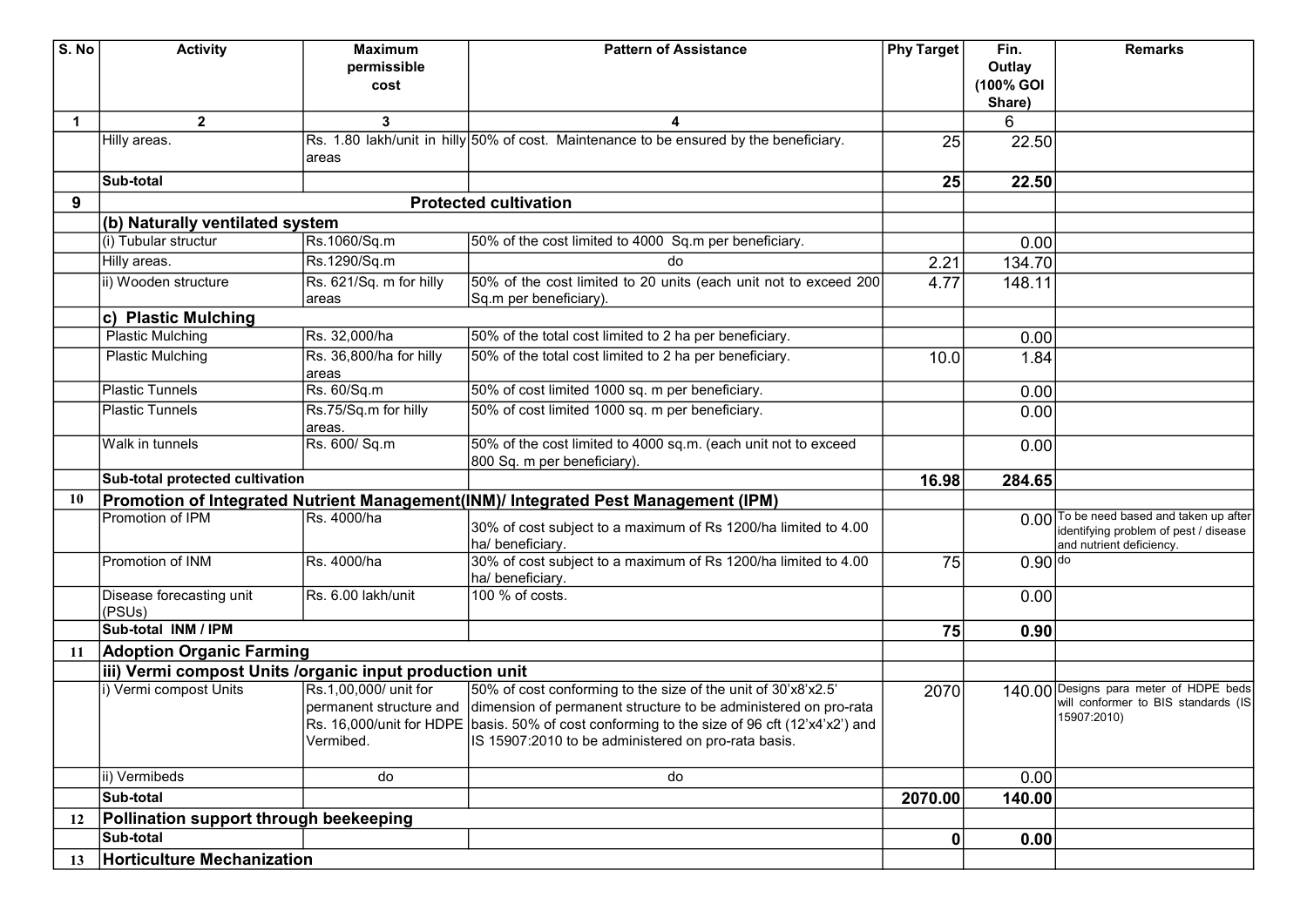| S. No       | <b>Activity</b>                                                       | <b>Maximum</b>          | <b>Pattern of Assistance</b>                                       | Phy Target | Fin.      | <b>Remarks</b>               |
|-------------|-----------------------------------------------------------------------|-------------------------|--------------------------------------------------------------------|------------|-----------|------------------------------|
|             |                                                                       | permissible             |                                                                    |            | Outlay    |                              |
|             |                                                                       | cost                    |                                                                    |            | (100% GOI |                              |
|             |                                                                       |                         |                                                                    |            | Share)    |                              |
| $\mathbf 1$ | $\overline{2}$                                                        | 3                       | 4                                                                  |            | 6         |                              |
|             | i) Tractor (upto 20 PTO HP)                                           | 3.00 lakh/unit          | 25% of cost, subject to a maximum of Rs. 0.75 lakh/unit for        |            | 0.00      |                              |
|             | (SC, ST, Small & Marginal                                             |                         | general category farmers, and in the case if SC, ST, Small &       |            |           |                              |
|             | famers)                                                               |                         | Marginal famers, women farmers and beneficiaries in NE states,     |            |           |                              |
|             |                                                                       |                         | 35% of cost, subject to a maximum of Rs. 1.00 lakh per unit.       |            |           |                              |
|             | ii) Power Tiller                                                      |                         |                                                                    |            |           |                              |
|             | a) Power tiller (below 8 BHP)                                         | 1.00 lakh per unit      | Subject to a maximum of Rs.0.40 lakh/unit for general category     | 89         | 44.50     |                              |
|             | (SC, ST, Small & Marginal                                             |                         | farmers, and in the case if SC, ST, Small & Marginal farmers,      |            |           |                              |
|             | famers)                                                               |                         | women farmers and beneficiaries in NE states, subject of a         |            |           |                              |
|             |                                                                       |                         | maximum of Rs. 0.50 lakh/unit.                                     |            |           |                              |
|             | b) Power tiller (8 BHP & above)                                       | 1.50 lakh per unit      | Subject to a maximum of Rs.0.60 lakh/unit for general category     | 20         | 15.00     |                              |
|             | (SC, ST, Small & Marginal                                             |                         | farmers, and in the case if SC, ST, Small & Marginal farmers,      |            |           |                              |
|             | famers)                                                               |                         | women farmers and beneficiaries in NE states, subject of a         |            |           |                              |
|             |                                                                       |                         | maximum of Rs. 0.75 lakh/unit.                                     |            |           |                              |
|             | Power Knapsack sprayer/power operated Taiwan sprayer (16 Its Capcity) |                         |                                                                    |            |           |                              |
|             | a) General                                                            | 0.20 lakh per unit      | Subject to a maximum of Rs.0.08 lakh/unit for general category     |            | 0.00      |                              |
|             |                                                                       |                         | farmers, and in the case if SC, ST, Small & Marginal farmers,      |            |           |                              |
|             |                                                                       |                         | women farmers and beneficiaries in NE states, subject of a         |            |           |                              |
|             |                                                                       |                         | maximum of Rs. 0.10 lakh/unit                                      |            |           |                              |
|             | b) SC/ST etc                                                          | 0.20 lakh per unit      | Subject to a maximum of Rs.0.08 lakh/unit for general category     | 19         | 1.90      |                              |
|             |                                                                       |                         | farmers, and in the case if SC, ST, Small & Marginal farmers,      |            |           |                              |
|             |                                                                       |                         | women farmers and beneficiaries in NE states, subject of a         |            |           |                              |
|             |                                                                       |                         | maximum of Rs. 0.10 lakh/unit                                      |            |           |                              |
|             | Eco Friendly Light Trap                                               | Rs. 0.028 lakh/unit     | Subject to a maximum of Rs.0.012 lakh/unit for general category    |            |           |                              |
|             |                                                                       |                         | farmers, and in the case if SC, ST, Small & Marginal farmers,      |            |           |                              |
|             |                                                                       |                         | women farmers and beneficiaries in NE states, subject of a         |            |           |                              |
|             |                                                                       |                         | maximum of Rs. 0.014 lakh/unit                                     |            |           |                              |
|             | 1) General                                                            | -do-                    | -do-                                                               |            | 0.00      |                              |
|             | $2)$ SF/MF                                                            | -do-                    | -do-                                                               | 200        | 2.80      |                              |
|             | 3) SC & ST                                                            | -do-                    | -do-                                                               |            | 0.00      |                              |
|             | v) Import of new machines $\&$ Rs. 50.00 lakh per unit                |                         | 100% of the total cost.                                            |            | 0.00      |                              |
|             | tools for horticulture for                                            |                         |                                                                    |            |           |                              |
|             | demonstration purpose (Public                                         |                         |                                                                    |            |           |                              |
|             | sector)                                                               |                         |                                                                    |            |           |                              |
|             | Sub-total                                                             |                         |                                                                    | 328        | 64.20     |                              |
|             | 14 Technology Dissemination                                           | Rs. 25.00 lakh          | 75 % of cost in farmers' field and 100% of cost in farms belonging |            |           | 0.00 Project to be submitted |
|             | through demonstration/ Front                                          |                         | to Public Sector, SAUs etc. No change                              |            |           |                              |
|             | <b>Line Demonstration (FLD)</b>                                       |                         |                                                                    |            |           |                              |
|             |                                                                       |                         |                                                                    |            |           |                              |
| 15          | <b>INTEGRATED POST HARVEST MANAGEMENT</b>                             |                         |                                                                    |            |           |                              |
|             | Pack house / On farm                                                  | Rs. 4.00 lakh/unit with | 50% of the capital cost.                                           | 209        | 418.00    |                              |
|             | collection & storage unit                                             | size of 9Mx6M           |                                                                    |            |           |                              |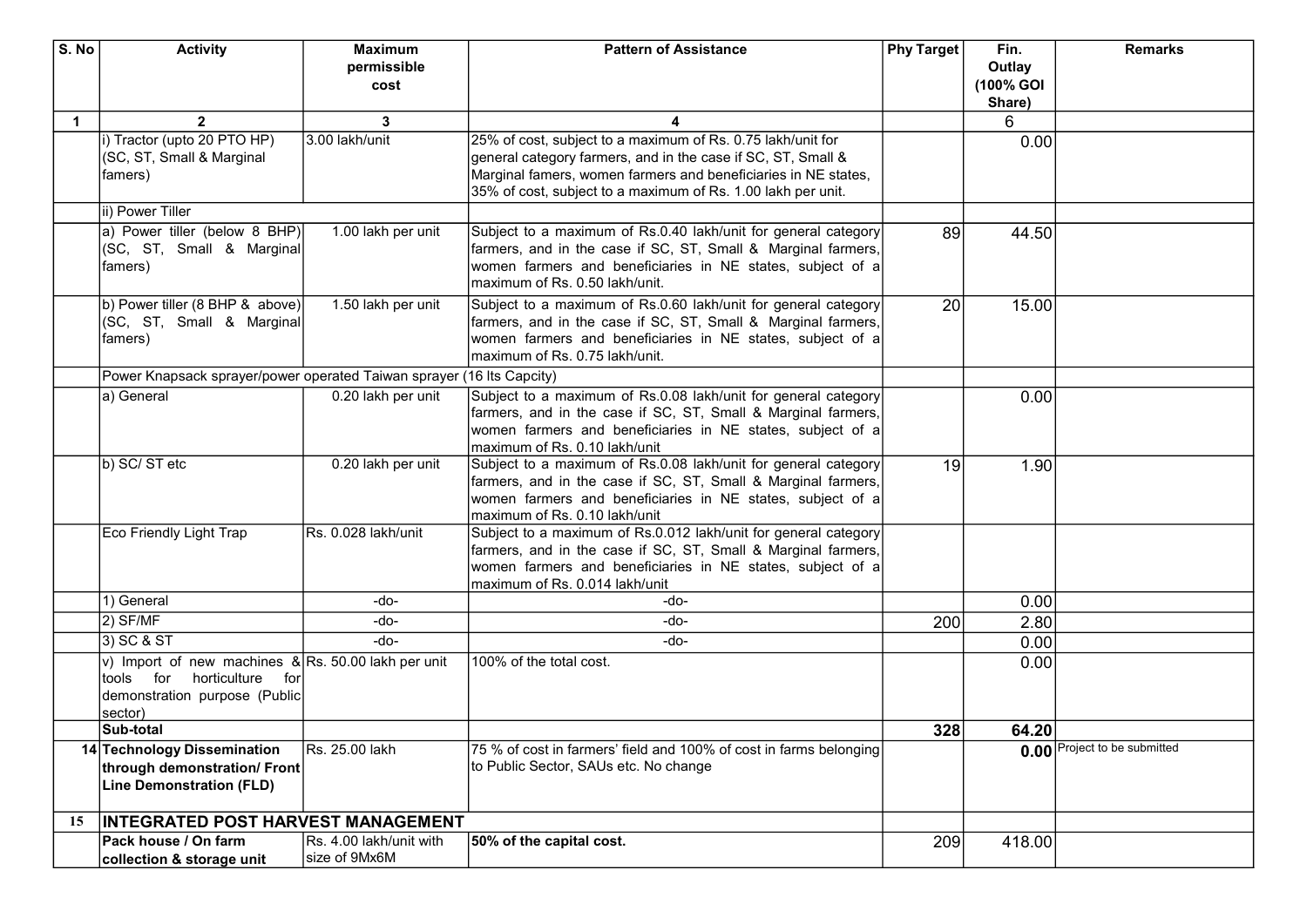| S. No       | <b>Activity</b>                           | <b>Maximum</b>                                | <b>Pattern of Assistance</b>                                                                     | Phy Target     | Fin.      | <b>Remarks</b>                |
|-------------|-------------------------------------------|-----------------------------------------------|--------------------------------------------------------------------------------------------------|----------------|-----------|-------------------------------|
|             |                                           | permissible                                   |                                                                                                  |                | Outlay    |                               |
|             |                                           | cost                                          |                                                                                                  |                | (100% GOI |                               |
|             |                                           |                                               |                                                                                                  |                | Share)    |                               |
| $\mathbf 1$ | $\overline{2}$                            | 3                                             | 4                                                                                                |                | 6         |                               |
|             | Primary/ Mobile / Minimal processing unit |                                               |                                                                                                  |                |           | Project to be submitted       |
|             | a) General Area                           | Rs. 25.00 lakh/unit.                          | Credit linked back-ended subsidy @ 40% of the capital cost of                                    |                | 0.00      |                               |
|             |                                           |                                               | project in general areas and 55% in case of Hilly & Scheduled                                    |                |           |                               |
|             |                                           |                                               | areas, per beneficiary.                                                                          |                |           |                               |
|             | b) Hilly Area                             | Rs. 25.00 lakh/unit.                          | Credit linked back-ended subsidy @ 40% of the capital cost of                                    | 5 <sup>1</sup> | 7.25      |                               |
|             |                                           |                                               | project in general areas and 55% in case of Hilly & Scheduled                                    |                |           |                               |
|             |                                           |                                               | areas, per beneficiary.                                                                          |                |           |                               |
|             | Preservation unit (low cost)              | Rs.2.00 lakh/unit for new                     | 50% of the total cost.                                                                           |                |           |                               |
|             |                                           | unit and Rs.1.00lakh/unit<br>for up-gradation |                                                                                                  |                |           |                               |
|             |                                           | Rs.2.00 lakh/unit for new                     |                                                                                                  |                |           |                               |
|             | New unit                                  | unit                                          |                                                                                                  | 8.00           | 8.00      |                               |
|             | Sub-total                                 |                                               |                                                                                                  | 222.00         | 433.25    |                               |
| 16          | <b>Project Based activities</b>           |                                               |                                                                                                  |                |           |                               |
|             | Integrated Supply Chain                   | 10% of outlay                                 | 50% of cost, based on project proposal.                                                          |                |           |                               |
| Ϊİ          | Integrated Cold Chain Supply System       |                                               |                                                                                                  |                |           |                               |
|             | a) General Area                           | Project Based. Project                        | Credit linked back-ended subsidy @ 35% of the cost of project in                                 |                |           |                               |
|             |                                           | should comprise of                            | general areas and 50% of cost in case Hilly & Scheduled areas,                                   |                |           |                               |
|             |                                           | minimum two                                   | per beneficiary.                                                                                 |                |           |                               |
|             |                                           | components listed under                       |                                                                                                  |                |           |                               |
|             |                                           | C.1 to C.13 above,                            |                                                                                                  |                |           |                               |
|             |                                           | with maximum cost of                          |                                                                                                  |                |           |                               |
|             |                                           | Rs. 600.00 lakh.                              |                                                                                                  |                |           |                               |
|             | b) Hilly Area                             | Project Based. Project                        | Credit linked back-ended subsidy @ 35% of the cost of project in                                 |                | 0.00      |                               |
|             |                                           | should comprise of                            | general areas and 50% of cost in case Hilly & Scheduled areas,                                   |                |           |                               |
|             |                                           | minimum two                                   | per beneficiary.                                                                                 |                |           |                               |
|             |                                           | components listed under                       |                                                                                                  |                |           |                               |
|             |                                           | C.1 to C.13 above,                            |                                                                                                  |                |           |                               |
|             |                                           | with maximum cost of                          |                                                                                                  |                |           |                               |
|             |                                           | Rs. 600.00 lakh.                              |                                                                                                  |                |           |                               |
| iii         | <b>Food processing units</b>              | Rs. 800 lakh/unit                             | Credit linked back ended capital investment assistance of 50% of                                 |                | 0.00      |                               |
|             |                                           |                                               | cost in the States of J&K, Himachal and Uttarakhand                                              |                |           |                               |
| iv          | <b>Centre of Excellence</b>               | Rs.1000.00 lakh/ centre                       | 100% of cost to public sector. This can be established through bi-<br>lateral co-operation also. |                | 400.00    |                               |
| 17          | Human Resource Development (HRD)          |                                               |                                                                                                  |                |           |                               |
|             | Skill Development                         |                                               |                                                                                                  |                |           | 0.00 Rs.16420/ farmer for 200 |
|             |                                           |                                               |                                                                                                  |                |           | hours training (100% of the   |
|             |                                           |                                               |                                                                                                  |                |           | cost)                         |
|             | <b>HRD</b> for Supervisors &              | Rs. 20.00 lakh / unit                         | 100% of the cost in first year.<br>In subsequent years, cost of                                  |                | 0.00      |                               |
|             | Entrepreneurs                             |                                               | infrastructure not to be claimed.                                                                |                |           |                               |
|             | <b>HRD</b> for Gardeners                  | Rs. 15.00 lakh / unit                         | 100% of the cost.                                                                                |                | 0.00      |                               |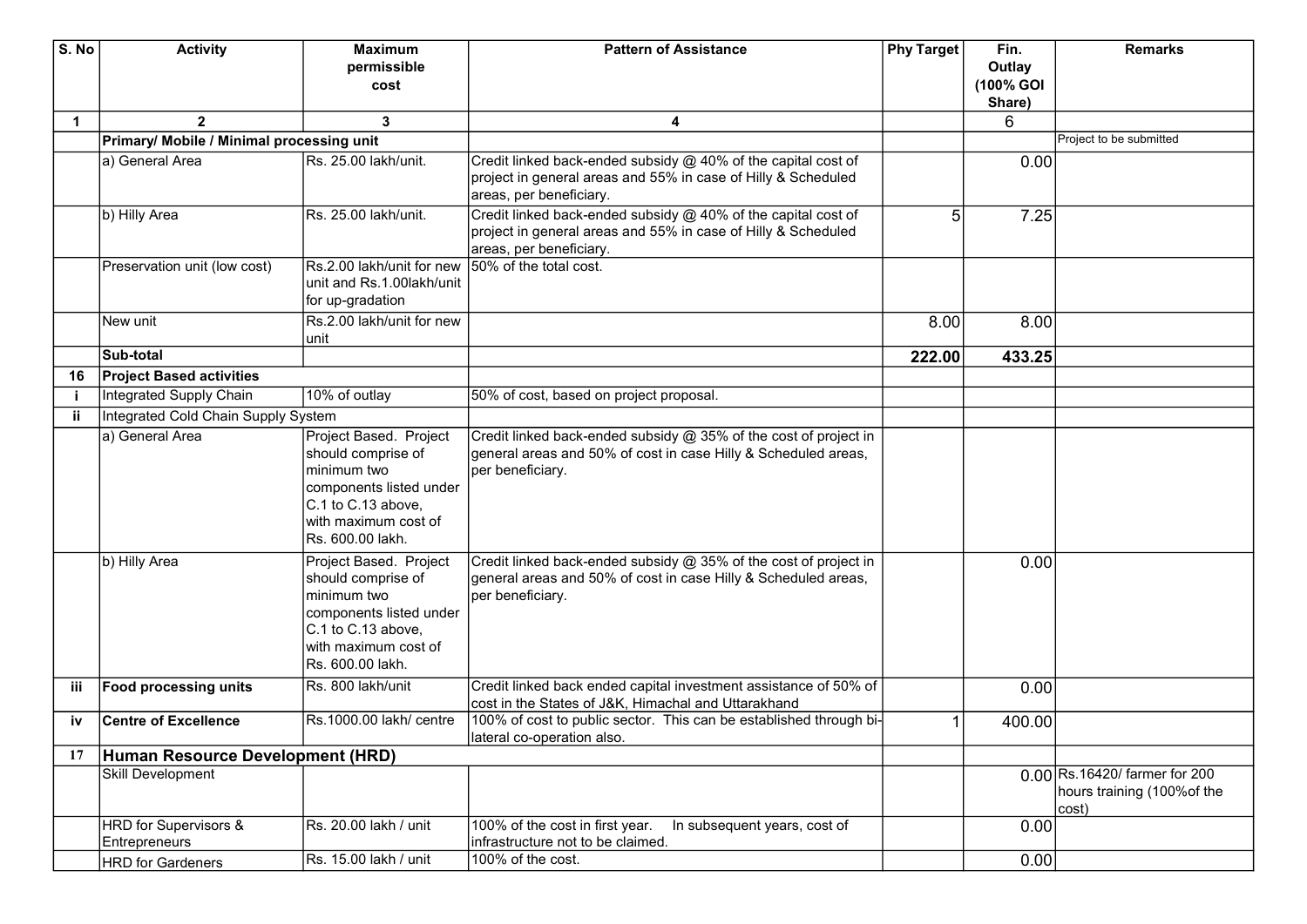| S. No | <b>Activity</b>                                               | <b>Maximum</b>          | <b>Pattern of Assistance</b>                                               | <b>Phy Target</b> | Fin.      | <b>Remarks</b>                |
|-------|---------------------------------------------------------------|-------------------------|----------------------------------------------------------------------------|-------------------|-----------|-------------------------------|
|       |                                                               | permissible             |                                                                            |                   | Outlay    |                               |
|       |                                                               | cost                    |                                                                            |                   | (100% GOI |                               |
|       |                                                               |                         |                                                                            |                   | Share)    |                               |
| 1     | $\overline{2}$                                                | 3                       | $\overline{\mathbf{4}}$                                                    |                   | 6         |                               |
|       | <b>Training of farmers</b>                                    |                         |                                                                            |                   |           |                               |
|       | <b>Within the State</b>                                       | Rs. 1000/day per farmer | 100% of the cost.                                                          | 1424              | 14.24     |                               |
|       |                                                               | including transport     |                                                                            |                   |           |                               |
|       | Outside the state                                             | Project based as per    | 100% of the cost.                                                          |                   |           |                               |
|       |                                                               | actual.                 |                                                                            |                   |           |                               |
|       | (e) Exposure visit of farmers                                 |                         |                                                                            |                   |           |                               |
|       | <b>Outside the State</b>                                      | Project based as per    | 100% of the cost.                                                          |                   |           |                               |
|       |                                                               | actual.                 |                                                                            |                   |           |                               |
|       | Outside India                                                 |                         | Rs. 4.00 lakh / participant Project Based. 100% of air/rail travel cost.   |                   |           | 20.00 Project to be submitted |
|       |                                                               |                         |                                                                            |                   |           |                               |
|       | Training / study tour of technical staff/ field functionaries |                         |                                                                            |                   |           |                               |
|       | <b>Within the State</b>                                       | Rs.300/day per          | 100% of the cost.                                                          |                   | 2.97      |                               |
|       |                                                               | participant plus TA/DA, |                                                                            |                   |           |                               |
|       |                                                               | as admissible           |                                                                            |                   |           |                               |
|       | Study tour to progressive                                     | Rs.800/day per          | 100% of the cost.                                                          |                   | 3.74      |                               |
|       | States/ units (group of                                       | participant plus TA/DA, |                                                                            |                   |           |                               |
|       | minimum 5 participants)                                       | as admissible           |                                                                            |                   |           |                               |
|       | Outside India                                                 |                         | Rs. 6.00 lakh / participant 100% of the cost on actual basis.              |                   |           | 18.00 Project to be submitted |
|       | <b>Sub-total</b>                                              |                         |                                                                            | 1424              | 58.95     |                               |
| 18    | Promotion of Farmer Producers As per norms issued by          |                         | As per norms issued by SFAC from time to time.                             |                   | 7.20      |                               |
|       | Organization/ FPO/FIG Farmer SFAC.                            |                         |                                                                            |                   |           |                               |
|       | Interest Groups of 15-20                                      |                         |                                                                            |                   |           |                               |
|       | farmers/20 ha, Growers                                        |                         |                                                                            |                   |           |                               |
|       | Associations and tie up with                                  |                         |                                                                            |                   |           |                               |
|       | Financial Institution and                                     |                         |                                                                            |                   |           |                               |
|       | Aggregators.                                                  |                         |                                                                            |                   |           |                               |
| 19    |                                                               |                         | <b>ESTABLISHMENT OF MARKETING INFRASTRUCTURE FOR HORTICULTURAL PRODUCE</b> |                   |           |                               |
|       | <b>Total MKT</b>                                              |                         |                                                                            | 0.00              | 0.00      |                               |
| 20    | <b>SPECIAL INTERVENTIONS</b>                                  |                         |                                                                            |                   |           |                               |
|       | Innovative interventions not                                  | 10% of outlay           | 50% of cost, based on project proposal.                                    |                   |           |                               |
|       | covered under any GOI                                         |                         |                                                                            |                   |           |                               |
|       | schemes                                                       |                         |                                                                            |                   |           |                               |
|       | Value Chain Analysis                                          | 10% of outlay           | 50% of cost, based on project proposal.                                    |                   |           |                               |
|       | Tackling of emergent                                          | Rs.20.00 lakh           | 50% of cost, based on project proposal.                                    |                   | 0.00      |                               |
|       | /unforeseen requirements of                                   |                         |                                                                            |                   |           |                               |
|       | <b>SHMs</b>                                                   |                         |                                                                            |                   |           |                               |
|       | Sub-total                                                     |                         |                                                                            | 0.00              | 0.00      |                               |
| 21    | Other Components (Awareness, survey etc.)                     |                         |                                                                            |                   |           |                               |
|       | Seminars, conferences, workshops, exhibitions, Kisan          |                         |                                                                            |                   |           |                               |
|       | State level                                                   | Rs. 3.00 lakh /event    | 100% assistance subject to a maximum of Rs.3.00 lakh per event             |                   | 0.00      |                               |
|       |                                                               |                         | of two days.                                                               |                   |           |                               |